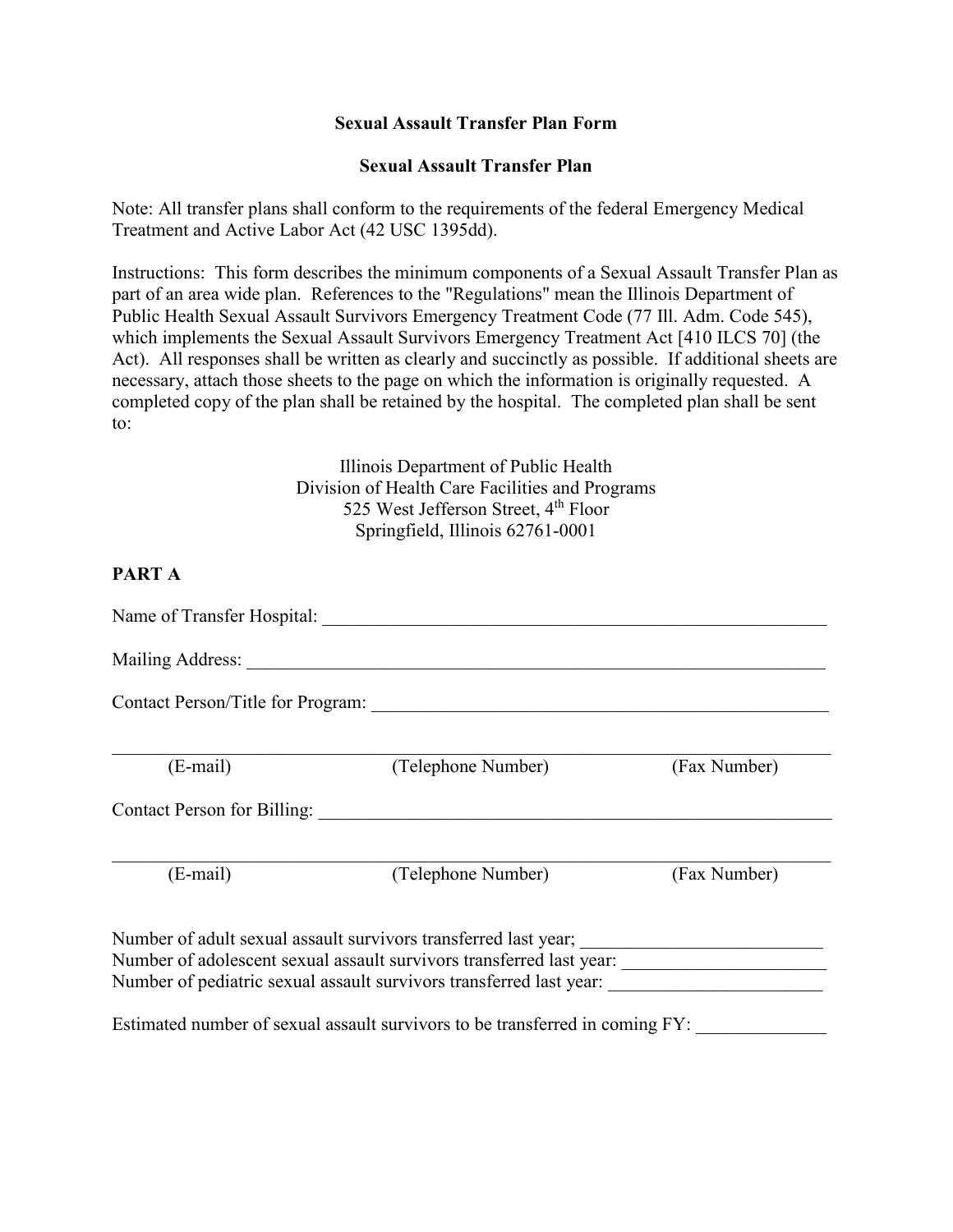### **Sexual Assault Transfer Plan Form Page 2**

Area-wide plan with name of treatment hospital and or pediatric health care facility with written transfer agreement:

\_\_\_\_\_\_\_\_\_\_\_\_\_\_\_\_\_\_\_\_\_\_\_\_\_\_\_\_\_\_\_\_\_\_\_\_\_\_\_\_\_\_\_\_\_\_\_\_\_\_\_\_\_\_\_\_\_\_\_\_\_\_\_\_\_\_\_\_\_\_\_\_\_\_\_\_

\_\_\_\_\_\_\_\_\_\_\_\_\_\_\_\_\_\_\_\_\_\_\_\_\_\_\_\_\_\_\_\_\_\_\_\_\_\_\_\_\_\_\_\_\_\_\_\_\_\_\_\_\_\_\_\_\_\_\_\_\_\_\_\_\_\_\_\_\_\_\_\_\_\_\_\_\_

Distance of transfer hospital/pediatric health care facility from transferring hospital:

Number of treatment hospitals with 20-mile radius:

Is the County in which the hospital is located less than  $1,000,000$ ? Yes  $\bigcap$  No  $\bigcap$ 

If yes is the hospital located within a 20-mile radius of the 4-year public university?  $Yes$  No (

# **PART B**

- 1. Describe the procedures that will be taken to ensure privacy and support for the survivor. Services shall be in accordance with Section 545.65 of the Regulations.
- 2. Attach a copy of the emergency department treatment record that shall be used as required by Section 545.65 of the Regulations.
- 3. Describe the process to ensure, pediatric survivors will receive treatment within 90 minutes of the patient arriving at the treatment hospital or pediatric health care facility.

## **PART C**

Review and sign the Conditions of Approval:

## CONDITIONS OF APPROVAL

The following conditions of approval shall apply to all hospitals providing transfer services to sexual assault survivors. These conditions are enumerated below to ensure that all transfer hospitals are informed and aware of their responsibilities in accordance with the Regulations and the Act.

- 1. The hospital shall provide an appropriate medical screening examination and initial stabilizing treatment. (See Section 545.65 of the Regulations.)
- 2. The hospital shall provide pre-transfer and transfer services to sexual assault survivors in accordance with Section 545.65 of the Regulations.
- 3. The Hospital shall have a written agreement with a treatment hospital and may also